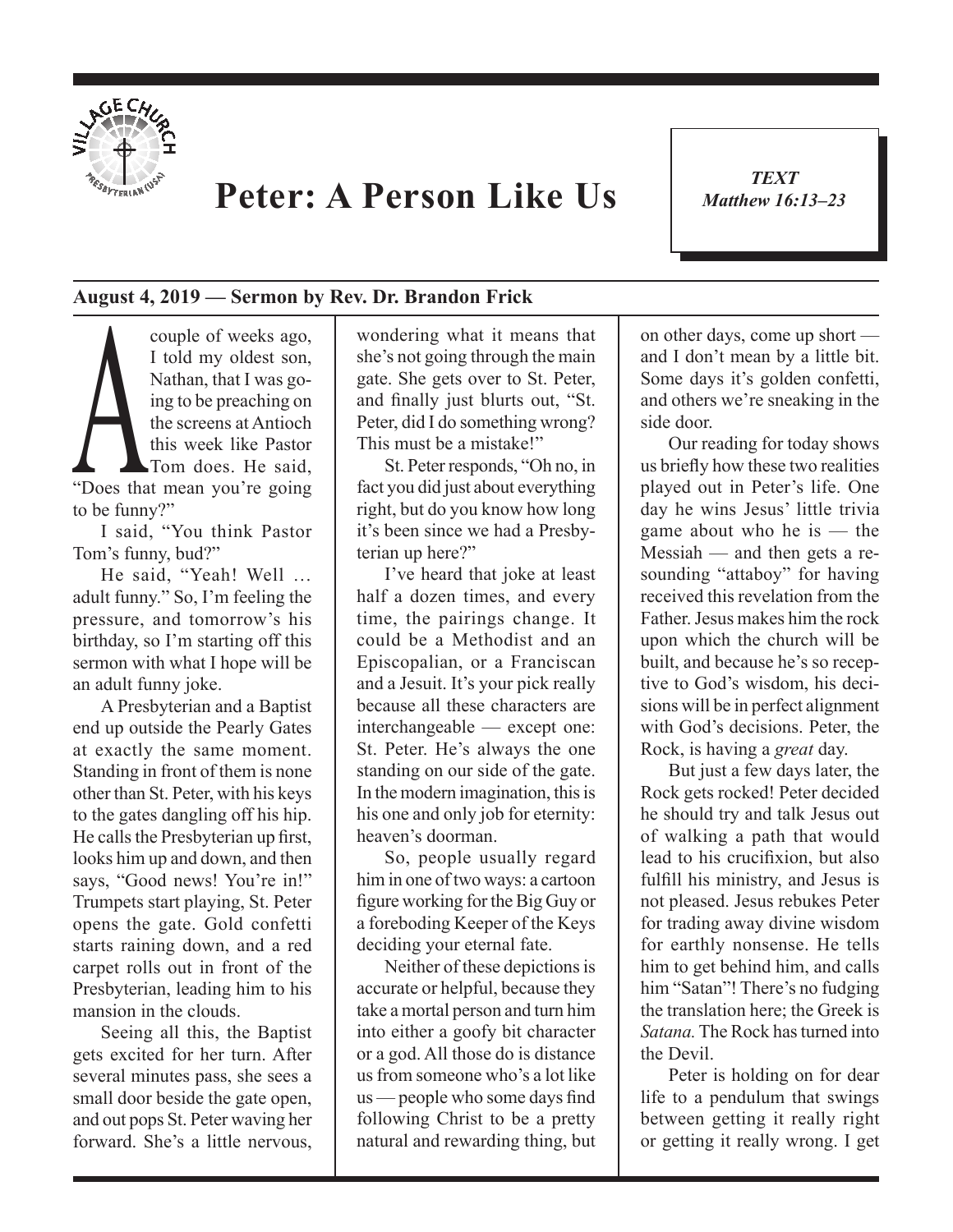2

the sense that the gospel writer intentionally sets up these two accounts right up against each other, so that we might see Peter in this light. He is *both* the foundation of the church and the one who always threatens to tear it down. He is *both* the one who reflects God's own wisdom, and maybe out of fear or a desire to control Jesus' life, or something else altogether — is the one who tries to get Jesus to abandon the path that leads to the cross, and eventually the empty tomb.

Now Peter's story is extreme, but I'm guessing all of us have had really great moments in our faith journeys, coupled with notso-great ones. Moments when, like kids on the diving board, we're calling out, "Watch me, God!" and others where we're hiding under our towel after the lifeguard kicked us out for rough play.

Ten years ago, when I was a grad student, I had a paper accepted for presentation at a conference in St. Andrews, Scotland. Aaryn and I decided to make a trip out of it, and had family join us. So, while they went on daily adventures in the area, I was at the conference all day. And I was happier than a pig in mud. The room was filled with eager grad students like me, and we got to rub elbows with world-renowned scholars.

Ten years later, thinking about a bunch of 20-somethings getting star-struck by people who had typed hundreds of pages of technical, esoteric writings is *hysterical*. And nerdy … I mean really, really nerdy. Like Star Trek conventions, dad jokes and pocket protectors all stuffed in one neon green fanny pack nerdy. And I was in heaven!

You know, not to brag, but a couple of those world-renowned scholars even said that my paper was, and I quote, "not bad." And they were right. It was so "not bad" that they published that short paper, aimed at getting Christians to take care of the natural world, in a book alongside all those big dog scholars. I was proud of how hard I worked, my motivation in writing it, and how it turned out. But as is so often the case, "proud" turned into prideful.

When we left St. Andrews heading west, we stuffed our things in the trunk, and my overinflated head in the backseat, and as we rolled through the green Scottish countryside, I was basking in my glory and planning out my impending ascendancy. We made our way by car and ferry to the island of Iona off Scotland's west coast.

This tiny island — about three square miles — was the island from which St. Columba launched his mission to Great Britain. It has about 150 yearround residents, a golf course that also serves as a pasture for livestock, and the Abbey, which serves as a pilgrimage site for 130,000 people every year. I got there, not really knowing what to expect, but what happened was this: As I slowly let myself get in the rhythm of the island, as the waves and wind of the Atlantic Ocean churned all around us, as the worship in the Abbey resounded, and the bleating of sheep echoed across the hilltops,

something came over me. And over the course of that day, I went from self-sure scholar to pensive pilgrim.

I've heard people gush about finding thin places — places where heaven and earth, where God and creation are barely separated from one another. For some of you, your thin place is on your back deck watching the birds; for some it's the prairie, or maybe the mountains. For some it's worshiping at Village Church on Sunday morning. Thin places are out there, and when I first found mine, I was disturbed, distressed and laid low.

When I crawled into bed that night, I remember feeling as churned up as the ocean shallows, and when I woke up early the next morning, it had only gotten worse. So, I threw on my shoes and started walking from the eastern edge of the island to the west. When I couldn't go west anymore, I turned north, through the pasture/golf course trying to put this feeling behind me. But it kept catching up to me.

In a last-ditch effort, I started climbing the tallest outcropping I could find. The sheep scattered as, level by level, I heaved myself up. I distinctly remember coming eye-to-eye with a lamb with this look like "What are you doing up here, man?" I got to the very top, and to my dismay, I found that I couldn't outrun my pursuer. I gave up, sat down with my legs dangling over the sheer face of the side facing the ocean, and the thought I had been trying to avoid jumped on me something bad: "You know this isn't who you should be or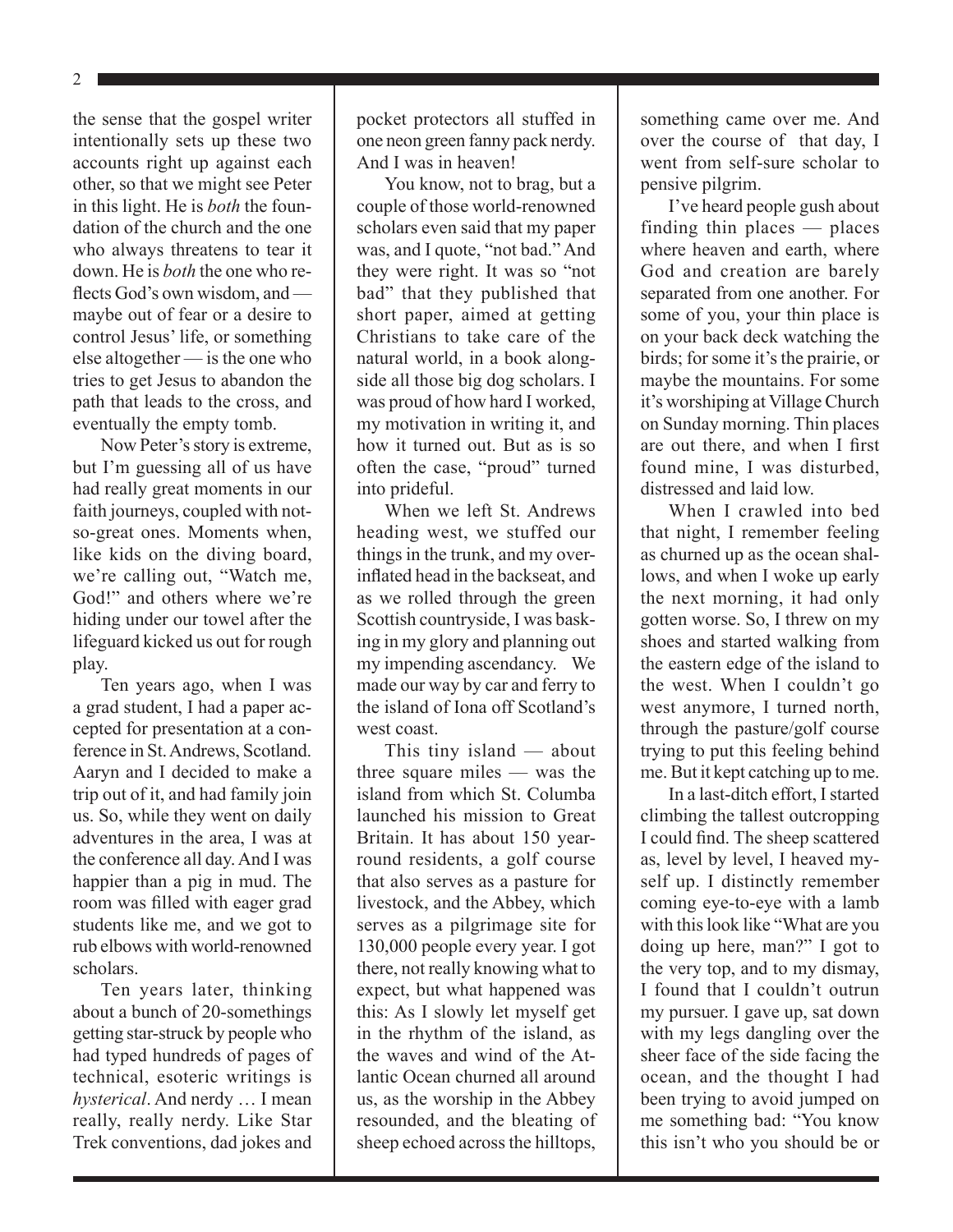how you should be doing this." And when I read Jesus' words to Peter — "You are setting your mind not on divine things but on human things" — well, even today, it cuts me to the quick.

To this day, I don't think this thought came from within me, because often when that kind of self-criticism starts there, it's saturated with shame and crippling guilt. But this thought that something wasn't right, that my way of being wasn't right, it was like a punch to the gut that put air back *in* my lungs. It was like I could breathe, really breathe, for the first time since St. Andrews. Sitting on top of that stone pillar, listening to the waves and wind, and watching beams of morning sunlight breaking through the clouds overhead, I felt whole again. In the exact same moment, I was rebuked and renewed, and then I had to remove myself from this outcropping because there was a flock of sheep bleating at me to get off their outcropping.

On my way back to the room, I stopped by a house that had a bucket full of stones and a slot you could place a pound in if you wanted one. I picked out a large, dense stone that is in places white, but in others stained with a pale green tint. It's incredibly smooth and almost looks polished, except for where it's not — where there are small jagged edges and deep lines formed by millions of years of geological pressures. I really wanted this perfectly imperfect rock because on its large face, someone had carved a cross into it. As I held it and looked at it, I came to understand that I was looking

at myself: this thing, beautiful, made by God; this thing, uneven, chipped and shot through with imperfections; this thing, above all, marked and claimed as Christ's own.

Knowing Peter's story, my heights don't look so high, and my lows don't look so low. And I'm going to guess it's the same for you. St. Peter, the Rock, is like that Rock I chose: solid, but imperfect. And that Rock is the one on which the church — on which we are built. So, we shouldn't be at all surprised when something beautiful is then stained, or when the cracks caused by the pressures of the world are right beside our most polished parts.

The challenge for us is to hold the reality of who we are in tension, lest we either start believing our hype or losing our hope. Both are temptations in the Christian life, and both take us off the path of discipleship. St. Peter, the Rock, didn't do that. He came up short plenty, and did his fair share of good, but the most important thing about him is that he followed Christ step after step after step. I cannot, standing here today, think of a more important time than right now for people like us to make sure that's exactly what we're doing for a whole lot of reasons.

And one of those is gun violence in our county and in our community. Less than 48 hours ago, 25-year-old Erin Langhofer, who helped survivors of domestic abuse at Rose Brooks Center, was hit by an errant bullet in downtown Kansas City, leaving her family and friends to mourn and wonder at the senselessness of it all. And yesterday, in El Paso, Texas, and last night in Dayton, Ohio, that same shock and loss played out on a much larger scale.

A week earlier it was in Gilroy, California. A month before that, it was in Virginia Beach. A year before that, it was in Annapolis, Maryland. Five years earlier, it was at the Jewish Community Center in Overland Park. And 10 years before that, Killeen, Texas, and 10 years before that, Columbine High School.

The list goes on and on, and I am struck, as I think about what the church's role in all this might be, by Jesus' last words to Peter in the gospel of John. Three times Jesus tells Peter, "If you love me, feed my sheep." Feed my sheep. Take care of the flock. If that's his job, and he's the foundation upon which we are built, then it's our job too.

I'm going to be the first to admit I don't know exactly how we do that. But we have to do something about gun culture in this country, that's for sure. It's also about a lonely world getting lonelier, a long history of harm to people of color in this country, a mental health crisis, unsafe neighborhoods, toxic masculinity and white nationalism. It will be a long time before we peel back all the layers to this, but when I start thinking about our "solutions" — our kids running drills at school, armed security at the grocery store, and trainings in businesses, schools and churches that remind you if cornered you should throw books and staplers